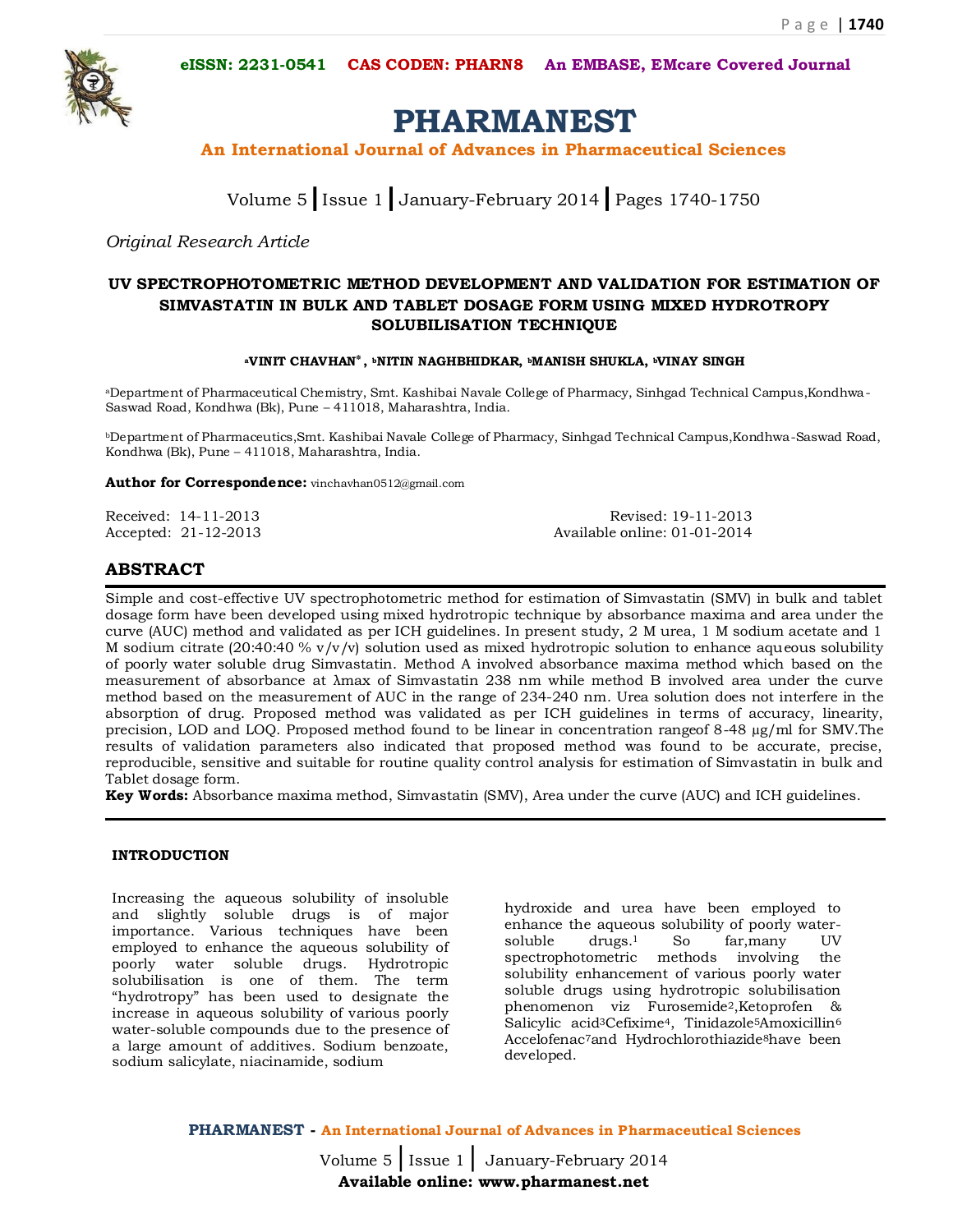Simvastatin belongs to a class of drugs called HMG-CoA reductase inhibitors commonly called statins that derived synthetically from fermentation products of Aspergillus terreus. All statins act by inhibiting 3-hydroxy-3 methylglutarylcoenzyme (HMG-CoA).A HMG-CoA reductase, the rate limiting enzyme of the HMG-CoA reductase pathway, the metabolicpath way responsible for the endogenous production of cholesterol mainly used for the treatment of dyslipidaemia and the prevention of cardiovascular diseases9.

Simvastatin is prodrug which is converted into its β- hydroxy which inhibits HMG CoA reductase(3-hydroxy-3-methyl glutarylCoenzyme A) enzyme, responsible for catalysing the conversion of HMG CoA to mevalonate a rate limiting step in the synthesis of cholesterol in liver10. It is chemically known as(1S, 3R, 7S, 8S,  $8aR$ - $8-$ {2- $(2r, 4r)$ -4-hydroxy-6-oxotetrahydro-2H-pyran-2yl]-ethyl}-3, 7-dimethyl-1, 2, 3, 7, 8.8a hexahydronapthalen-1-yl-2, 2 dimethylbutanoate (Fig.1). Simvastatin can be estimated by UV spectrophotometry11-29UPLC30, RP-HPLC<sup>27-29, 30-44</sup>, HPTLC<sup>45-49</sup>and LC-MS/MS<sup>50</sup> alone or in combination with other drugs.



**Fig.1.Chemical structure of Simvastatin**

Literature survey reveals that so far, there were so many UV spectrophotometric methods have been reported but except15, 16&17 no one tried to increase the aqueous solubility of Simvastatin using mixed Hydrotropy as one of the solubilisation technique for the estimation of Simvastatin.. Therefore main aim of present study was that to develop simple and economic UV spectrophotometric method for the estimation of Simvastatin in bulk and tabletdosage form using Hydrotropy technique and validate the same as per ICH guidelines<sup>51</sup>.

#### **MATERIALS AND METHODS**

#### **Chemicals and reagents**

The pure API sample of Simvastatin was obtained as free gift sample from Gen Pharma International Pvt. Ltd; Pune(India) while all spectroscopy grade solvent such as methanol and AR grade urea, sodium acetate and sodium citrate were purchased from E. Merck Private Ltd; India and double distilled water was used<br>for whole experiment. The marketed for whole experiment. The pharmaceutical tablet dosage form of

Simvastatin i.e. Simvas 10 (Micro Labs India Pvt. Ltd.) was purchased from local market.

#### **Instrumentation**

A Jasco double beam UV–visible spectrophotometer, Model: V-630, with a fixed bandwidth (2nm) and 1-cm quartz cell was used for Spectral and absorbance measurements.

#### **Preliminary solubility studies of drug**

Solubility of Simvastatin was determined at 27 ±1°C. An excess amount of drug was added to screw capped 30 ml glass vials each containing different aqueous system viz. distilled water, buffer of different pH ( 8 8.5 and 9), 2 M Urea, 1 M sodium acetate solution, 1M sodium citrate and 1 M sodium salicylate. The vials were shaken for 12 hrs at 27±1°C in a mechanical shaker. These solutions were allowed to equilibrate for the next 12 hours and then centrifuged for 20 minutes at 2000 rpm. The supernatant of each vial was filtered through Whatmann filter paper No.41. The filtrates were<br>diluted suitably and analysed diluted suitably and analysed spectrophotometrically against corresponding

**PHARMANEST - An International Journal of Advances in Pharmaceutical Sciences**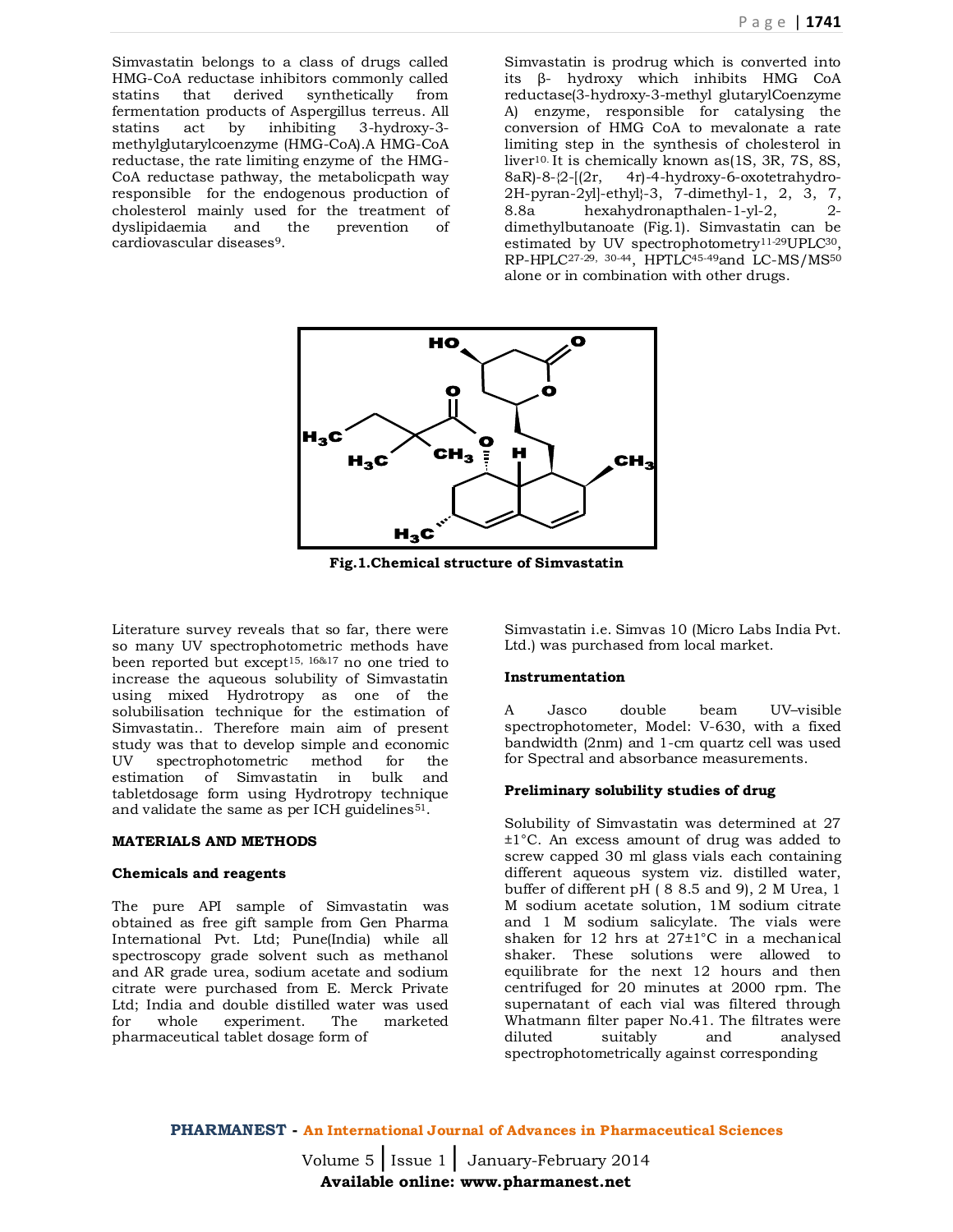solvent blankwithin UV range of 200-400 nm.

#### **Preparation of standard stock solution of Simvastatin**

Transfer 2.5 mg of pure simvastatin in 25 ml of volumetric flask containing 10 ml mixture of 5 M urea, 1 M sodium acetate and 1 M sodium citrate (20:40:40 % v/v) as mixed hydrotropic solubilizing agentthen sonicated and for 15 minutes and final volume made upto mark with distilled water and solutions were then filtered through Whatmann filter paper No.41 to form 100µg/ml std. stock solution ofSimvastatin.

#### **Preparation of calibration curve of Simvastatin**

From above std. stock solution, pippete out aliquots of 0.8 to 4.8 ml and transferred to series of 10 ml volumetric flasks containingdistilled water then sonicated for 15 minutes and final volume made upto mark with distilled water and solutions were then filtered 41 to form solutions of 8 to 48 µg/ml. These solutions were then scanned in the range of 200-400 nm against blank. The absorbance maxima was found to be 238 nm and then calibration curve was plotted as absorbance vs. concentration.

#### **Sample preparation for tablet assay of Simvastatin**

Twenty tablets (Simvas) containing 10 mg of Simvastatin weighed, average weight calculated and triturated to fine powder and then weight equivalent to 10 mg of Simvastatin transferred to 100 ml of volumetric flask containing mixture of 2 M urea, 1 M sodium acetate and sodium citrate  $(20:40:40 \% \text{ v/v})$  as mixed hydrotropic solubilizing agent, then sonicated for 15 minutes and final volume made upto mark with distilled water and filtered through Whatman filter paper no. 41 to form 100 µg/ml stock solution. From this, 1 ml of aliquot transferred in 10 ml of volumetric flask containing distilled water to form 10 µg/ml solution and scanned in the range of 200-400 nm against distilled water asblank at 238 nm. The drug content of solution was calculated by using standard calibration curve.

#### **Absorption maxima method**

For the selection of analytical wavelength, 10 μg/ml solution of Simvastatin was scanned in the spectrum mode from 200 nm to 400 nm separately. From the spectra of drug, λmax of SMV, 238 nm was selected for the analysis (Fig. 2). Dilutions of standard stock solution (100 μg/ml) were made and calibration curve was plotted.



**Fig.2.Absorption maxima of Simvastatin**

#### **Area under curve method**

For the determination of Simvastatin using the area under curve (AUC) method, suitable dilutions of the std. stock solution (100 μg/ml) of Simvastatin were prepared and scanned in the range of 200 ‐ 400 nm. For Area under curve

method, the sampling wavelength ranges from 234-240 nm.(Fig. 3) selected for estimation of Simvastatin and area were integrated between these selected wavelength range, which showed linear response with increasing concentration hence the same wavelength range were used for estimation of tablet formulations.

**PHARMANEST - An International Journal of Advances in Pharmaceutical Sciences**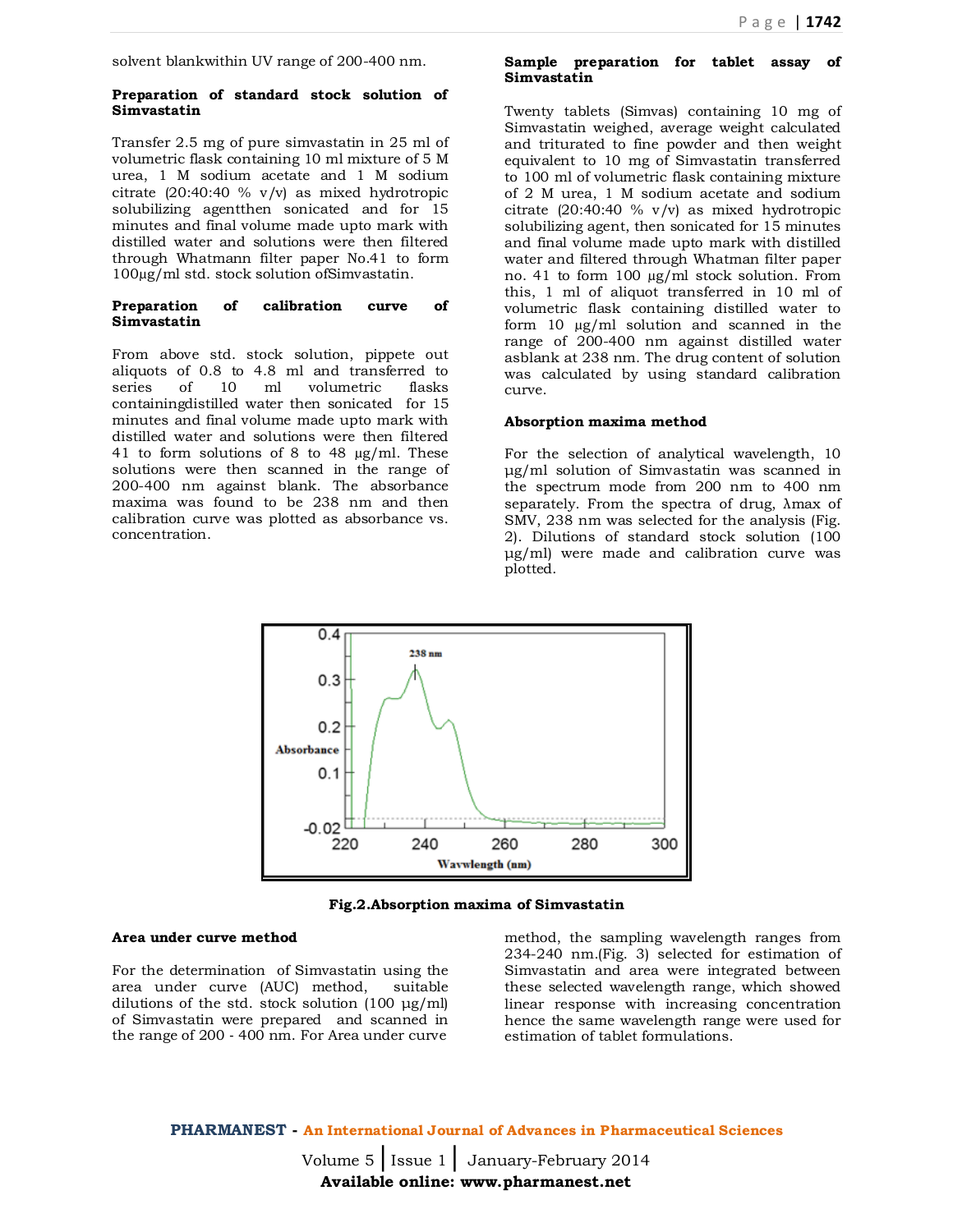

**Fig.3.Area under the Curve Method**

# **VALIDATION**

The present UV spectrophotometric methods were validated for linearity, precision, accuracy, LOD and LOO as per ICH guidelines for estimation of Simvastatin in bulk and tablet dosage form.

# **Linearity**

From std. stock solutions of Simvastatin (100 µg/ml), pippete out aliquots of 0.8 to 4.8 ml of Simvastatin transferred to series of 10 ml volumetric flasks and final volume made upto mark with methanol as diluent to form solutions of 8 to 48 µg/ml of Simvastatin. These solutions were then scanned in the range of 200-400 nm against diluent as blank and then calibration curve was plotted as absorbance vs. concentration to check the linear relationship between absorbance and concentration of Simvastatin

# **Precision**

Precision study expressed by carrying out Repeatability (intraday precision) and interday precision. The intraday (Repeatability) and interday precision study were carried out by estimating corresponding responses three times on the same day and on the three different days for the three different concentration for (8, 16 and 24 µg/ml) for Simvastatin. The results of precision study were reported in terms of % relative standard deviation

# **Accuracy**

The accuracy of developed method was carried out by calculating the % recovery of Simvastatin by standard addition method at three different levels i.e. 80 %, 100 % and 120 %. Known

amount of standard solutions of SMV (14.4, 16 and 17.6 µg/ml) were added to prequantitated sample solutions of 16 µg/ml of SMV.

# **LOD and LOQ**

Limit of detection (LOD) is defined as lowest concentration of analyte that can be detected while limit of quantitation is defined as lowest concentration of analyte that can be quantitated. With suitable precision and linearity. LOD and LOQ can be calculated from the following formulas

# LOD =  $3.3*$  r / S & LOQ =  $10*$  r/ S

Where r is the Standard deviation of y-intercept of the regression line and S is slope of the calibration curve.

# **RESULTS AND DISCUSSION**

#### **Method development and optimization**

The present paper describes application of hydrotropic solubilisation technique for the estimation of Simvastatin (SMV) in bulk and tablet dosage form by Absorbance maxima method and area under the curve. Solubility studies indicated that aqueous solubility of Simvastatin was enhanced in optimized mixed hydrotropic mixture i.e. 2 M urea, 1 M sodium acetate and 1 M sodium citrate (20:40:40 % v/v/v) as compared to solubility in other economic solvents such as distilled water. Even Simvastatin remained stable in optimized hydrotropic solvent mixture for 36 hours in stability studies. Hydrotropic solvent mixturedoes not interfere in the absorption of Simvastatin (λmax-238 nm).The pH of present mixed hydrotropic mixture solution was 8-9 therefore, in order to study the influence of

**PHARMANEST - An International Journal of Advances in Pharmaceutical Sciences**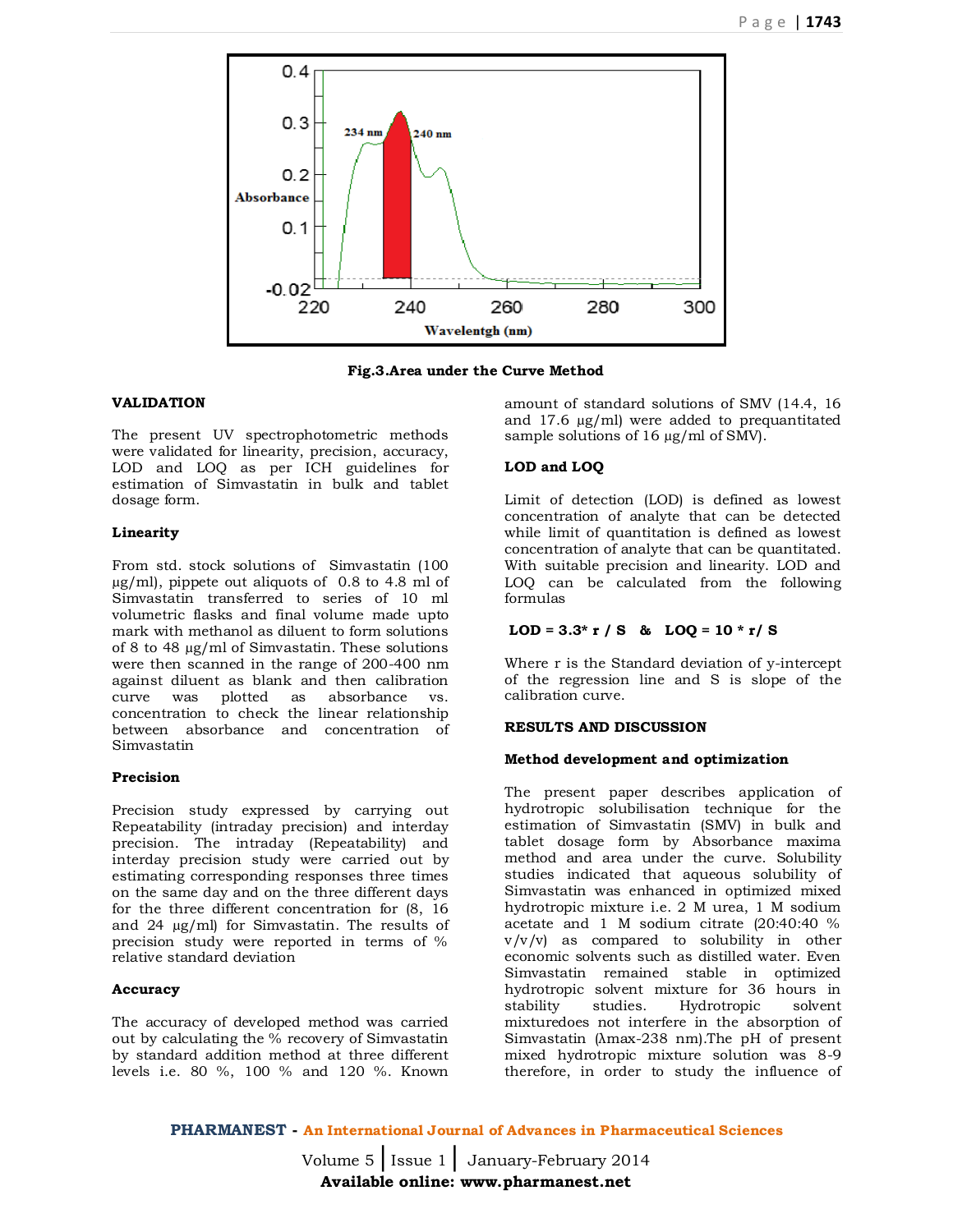increased pH on the solubility of Simvastatin, the solubility of Simvastatin was also checked in buffer solution of pH 8-9 but there was no significant effect on solubility of Simvastatin found. This proved the increased solubility of Simvastatin in hydrotropic solution was not due to alteration in pH but due to only hydrotropic effect of present hydrotropic mixture.

Organic solvents like methanol, chloroform, ethanol, dimethyl formamide, benzene, hexane, acetone, toluene, carbon tetrachloride, diethyl ether and acetonitrile are widely used in spectrophotometric estimations of poorly watersoluble drugs. Most of these organic solvents are toxic, costlier and are can be the sources of pollution. Inaccuracy in spectrophotometric estimations due to volatility of organic solvents is another drawback of these solvents. Hydrotropy method offers some advantages by

excluding the usage of such costlier, toxic, volatile and volatile by incorporating the use of hydrotropic solvents. Therefore the present methods were found to be simple, economic and non-toxic.

# **Validation**

#### **Linearity**

Linearity was evaluated by analysis of Std. SMV at Six different concentrations. SMV found to be linear within conc. range of 8-48 µg/ml with regression coefficient of 0.9998 by the method A and 0.991 by method B (Fig.4 & 5). The results of regression analysis are summarized in (Table 1). Results show that within the concentration range mentioned above, there was an excellent correlation between peak area and concentration.



**Fig.4.Linearity of Simvastatin by Method A**



**Fig.5.Linearity of Simvastatin by Method B**

**PHARMANEST - An International Journal of Advances in Pharmaceutical Sciences**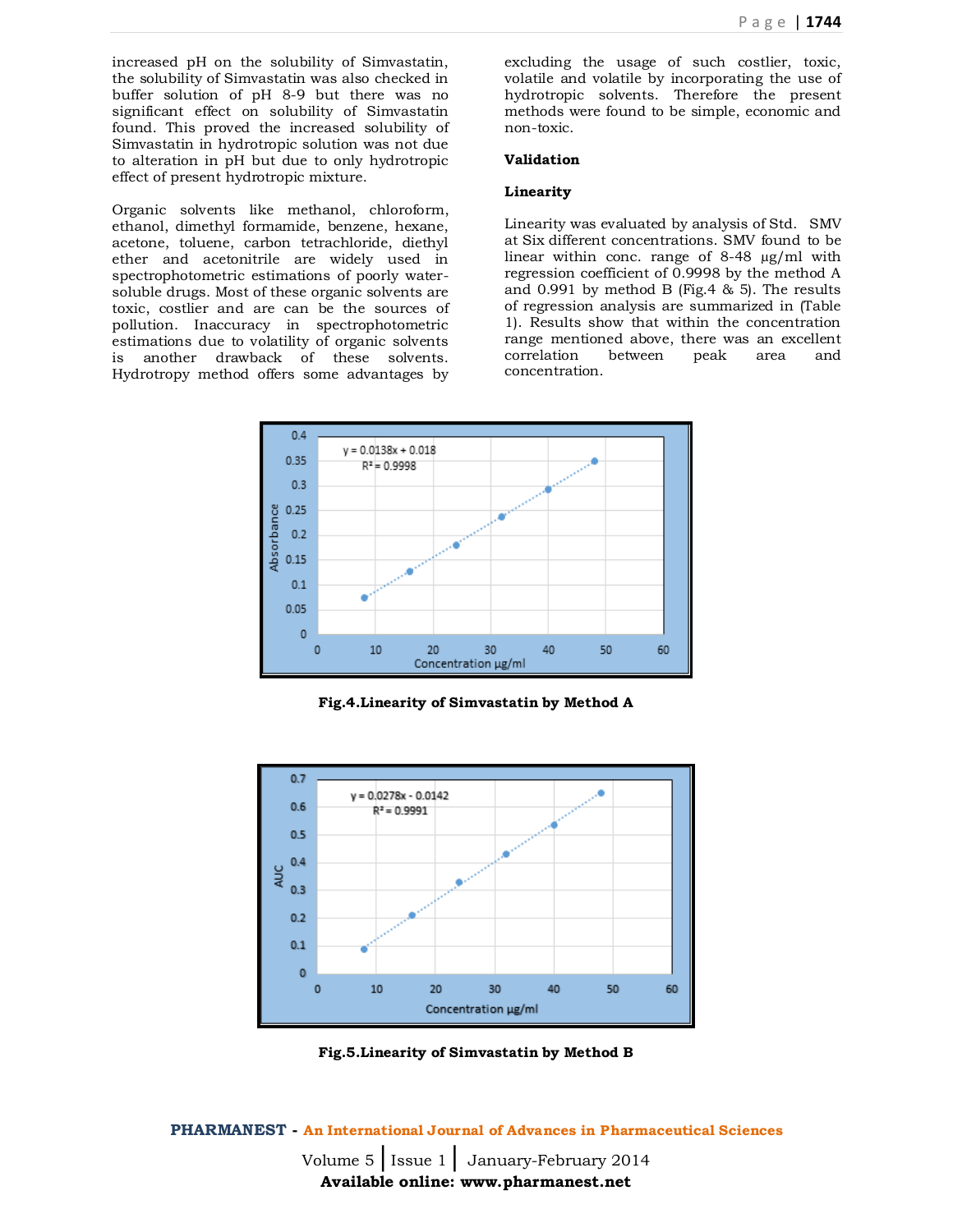| Simvastatin     | Beer's Range<br>$(\mu$ g/ml) | <b>Regression equation</b> | Regression<br>coefficient $(r2)$ |
|-----------------|------------------------------|----------------------------|----------------------------------|
| <b>Method A</b> | $8 - 48$                     | $y = 0.0138x+0.018$        | 0.9998                           |
| Method B        | $8 - 48$                     | $y = 0.0278x - 0.0142$     | 0.9991                           |

#### **Table.1.Results of regression analysis of SMV**

# **Precision**

The repeatability (intra-days precision) is expressed as percentage relative standard deviations (% RSD). The average % RSD values of intra-days precision for SMV at the concentrations of 8, 16 and 24µg/ml were 0.703,0.253 & 0.087 for method A while 0.044, 0.173 & 0.122µg/ml for method B and for interdays precision, the average % RSD were 0.097,

0.050 and 0.049µg/ml respectively for method A while  $0.098$ ,  $0.070$  and  $0.091\mu$ g/ml for method B respectively. The % RSD levels of intra-day and inter-day precision were less than 2 in all cases, which indicated that there were no significant variations in the analysis of SMV at the concentrations and the proposed methods were precise which are shown in (Table 2 & 3).

| Simvastatin     | Conc. taken<br>$(\mu g/ml)$ | Conc. found<br>$(\mu g/ml)^*$ | %Amt. found | S.D.  | $%$ R.S.D.     |
|-----------------|-----------------------------|-------------------------------|-------------|-------|----------------|
|                 | 8                           | 7.84                          | 98.15       | 0.690 | 0.703          |
| <b>Method A</b> | 16                          | 15.80                         | 99.92       | 0.250 | 0.253<br>0.087 |
|                 | 24                          | 23.68                         | 99.68       | 0.086 |                |
|                 |                             |                               |             |       |                |
|                 | 8                           | 7.91                          | 98.87       | 0.044 | 0.044          |
| <b>Method B</b> | 16                          | 15.68                         | 96.00       | 0.170 | 0.173          |
|                 | 24                          | 23.86                         | 99.41       | 0.122 | 0.122          |
|                 |                             |                               |             |       |                |

# **Table.2. Results of Intraday Precision Study**

**\*Average of three estimations, S.D. – Standard Deviation, R.S.D. - Relative Standard Deviation**

**PHARMANEST - An International Journal of Advances in Pharmaceutical Sciences**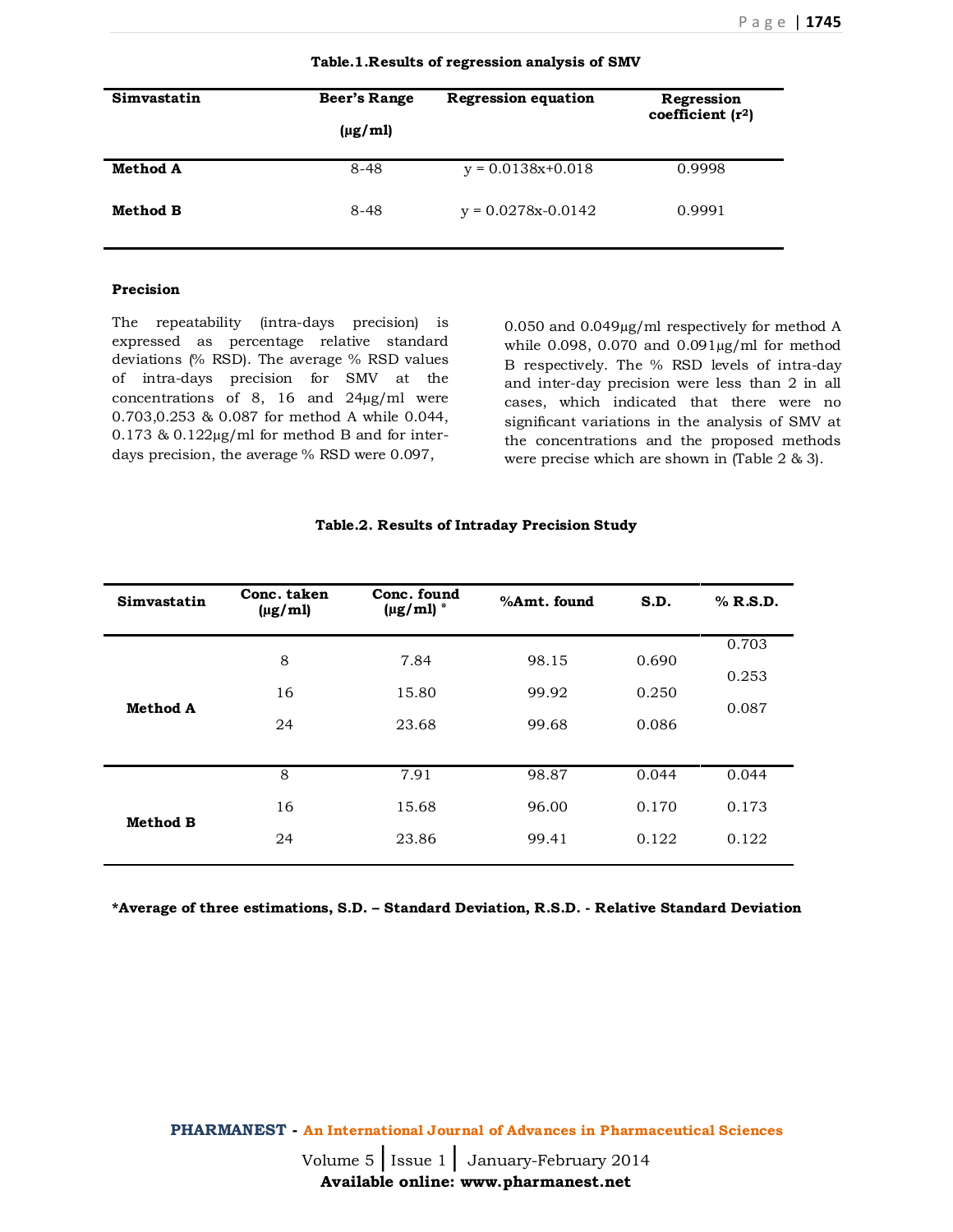| Simvastatin     | Conc. taken<br>$(\mu g/ml)$ | Conc. found *<br>$(\mu g/ml)$ | % Amt. found | S.D.  | $%$ R.S.D. |
|-----------------|-----------------------------|-------------------------------|--------------|-------|------------|
|                 | 8                           | 7.75                          | 96.87        | 0.094 | 0.097      |
| <b>Method A</b> | 16                          | 15.46                         | 96.62        | 0.048 | 0.050      |
|                 | 24                          | 23.83                         | 96.29        | 0.049 | 0.049      |
|                 | 8                           | 7.76                          | 97.00        | 0.095 | 0.098      |
| <b>Method B</b> | 16                          | 15.93                         | 99.56        | 0.069 | 0.070      |
|                 | 24                          | 23.77                         | 99.04        | 0.090 | 0.091      |
|                 |                             |                               |              |       |            |

#### **Table.3. Results of Interday Precision Study**

#### **\*Average of three estimations**

#### **Accuracy (Recovery Study)**

The accuracy was assessed by the standard addition method of three replicate determinations of three different solutions containing 14.4, 16 and 17.6 µg/ml of SMV. The average % recoveries for three different concentrations was found to be 98.37 for

method A and 99.74for method B of SMV using proposed UV spectrophotometric methods. The higher values indicated that the proposed UV spectrophotometric methods were accurate for the determination of SMV in pharmaceutical dosage form. Results of recovery studies are summarized in (Table 4).

|                 |                    | Conc. of Drug taken (µg/ml) |              |  |
|-----------------|--------------------|-----------------------------|--------------|--|
| <b>Drugs</b>    | <b>From Tablet</b> | <b>From API</b>             | % Recovery * |  |
|                 | 16                 | 14.4                        | 98.71        |  |
| <b>Method A</b> | 16                 | 16                          | 97.90        |  |
|                 | 16                 | 17.6                        | 98.52        |  |
|                 | 16                 | 14.4                        | 98.56        |  |
| <b>Method B</b> | 16                 | 16                          | 100.59       |  |
|                 | 16                 | 17.6                        | 100.08       |  |
|                 |                    |                             |              |  |

#### **Table.4. Results of Recovery Studies**

#### **\*Average of three estimations**

# **LOD and LOQ**

The limit of detection was found to be 0.87µg/ml and 0.84µg/ml for method A and for method B respectively. The limit of quantification was found to be 2.65µg/ml for method A and

6.23 µg/ml for method B respectively. Low values of LOD and LOQ indicates that the developed methods were sensitive for the estimation SMV in bulk and tablet dosage form. Results of LOD and LOQ are summarized in (Table 5).

**PHARMANEST - An International Journal of Advances in Pharmaceutical Sciences**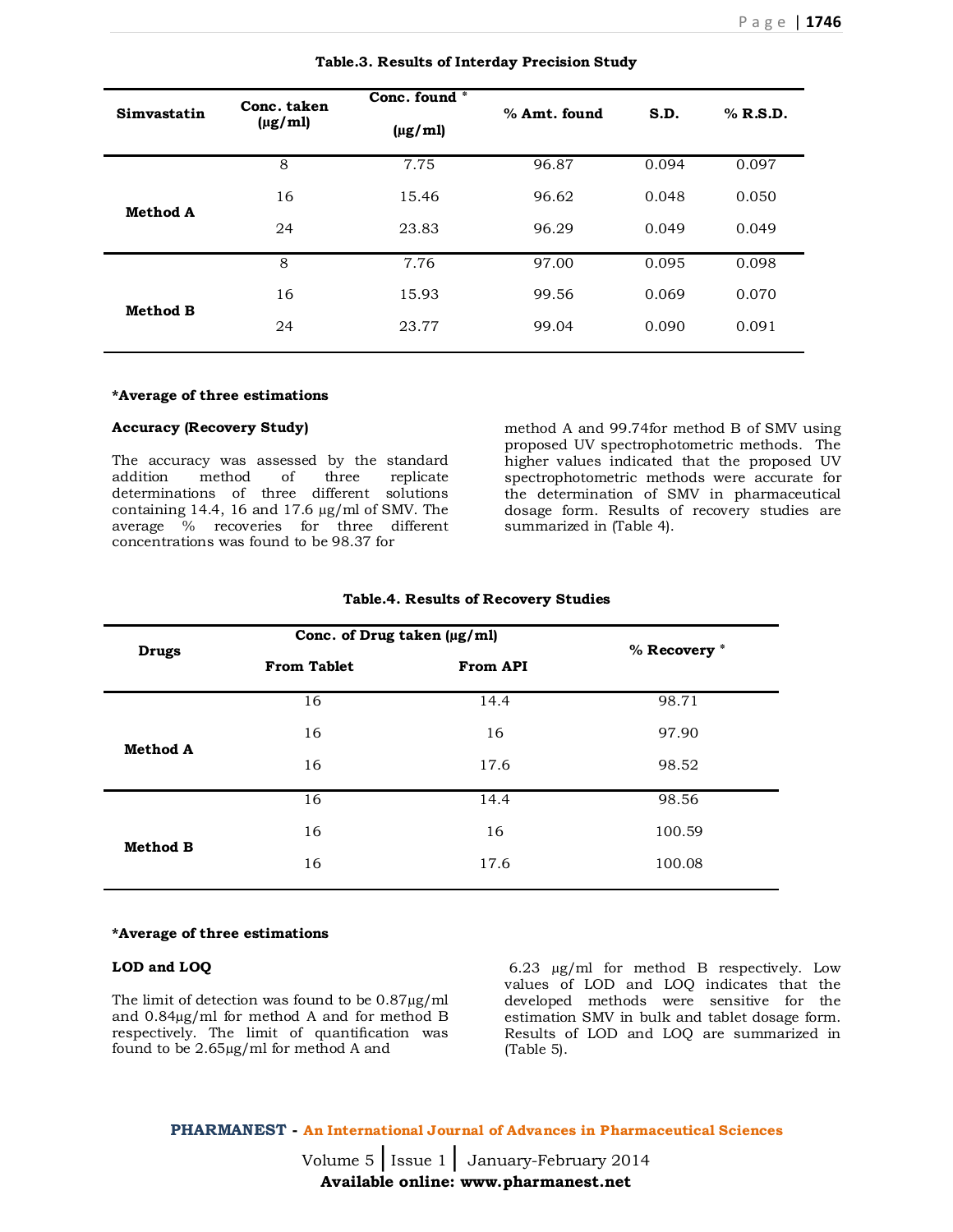|  | Table.5. Results of LOD and LOQ |  |  |  |
|--|---------------------------------|--|--|--|
|--|---------------------------------|--|--|--|

| Drugs           | LOD $(\mu g/ml)$ | LOQ (ng/band) |
|-----------------|------------------|---------------|
| <b>Method A</b> | 0.87             | 2.65          |
| Method B        | 0.84             | 6.23          |

# **Assay**

Analysis of sample of marketed tablet containing 10 mg Simvastatin was carried out and the amounts recovered were expressed as a percentage amount of the label claims. The percentage recovery of Simvastatin were 99.15 for method A and 99.52 for method B

Respectively and these values are complying with the assay specifications for active drug Simvastatin in the United States of Pharmacopoeia (90.0–110.0%) which are required to be met by most drug formulations. Results of tablet assay are summarized in (Table 6).

# **Table.6. Results of Tablet Assay**

| Simvastatin     | Label Claim<br>(mg/tab) | <b>Amount of Drug*</b><br><b>Estimated (mg/tab)</b> | % Assay |
|-----------------|-------------------------|-----------------------------------------------------|---------|
| <b>Method A</b> | $10 \text{ mg}$         | 9.81                                                | 98.15   |
| Method B        | $10 \text{ mg}$         | 9.85                                                | 98.52   |

#### **\*Average of Six estimations**

#### **CONCLUSION**

Simple, economic, fast and non-toxic UV spectrophotometric methods have been developed for the estimation of Simvastatin in bulk and tablet dosage form by absorbance maxima and area under the curve method using mixed hydrotropic as solubilisation technique. Hydrotropy method excludes the usage of costlier, toxic and volatile organic solvents by using economic and non-toxic hydrotropic solvents. Here hydrotropic solvent mixture 2M urea, 1 M sodium acetate and 1M sodium salicylate  $(20:40:40 \% v/v/v)$  enhanced the aqueous solubility of Simvastatin. The methods also validated as per ICH guidelines for linearity, precision, accuracy, LOD and LOQ. The results of these parameters also indicated that the present UV spectrophotometric methods were found to be linear, precise, accurate and sensitive and can be used for routine quality control analysis of Simvastatin in bulk and tablet dosage form.

#### **ACKNOWLEDGEMENT**

Authors thankful to Gen Pharma International Pvt. Ltd., Pune (India) for providing free gift sample of Simvastatin

# **CONFLICT OF INTEREST**

Authors declare no conflict of interest

# **REFERENCES**

- 1. Maheshwari RK, Rajput MS, Sinha S.New quantitative estimation of benzoic acid bulk sample using calcium disodium edetate as hydrotropic solubilizing agent Asian J Pharma and Clin Res 2010 Feb 3(1): 43-45.
- 2. Maheshwari RK, Chaturvedi SC, Jain NK. Application of hydrotropic solubilisation phenomenon in spectrophotometric

**PHARMANEST - An International Journal of Advances in Pharmaceutical Sciences**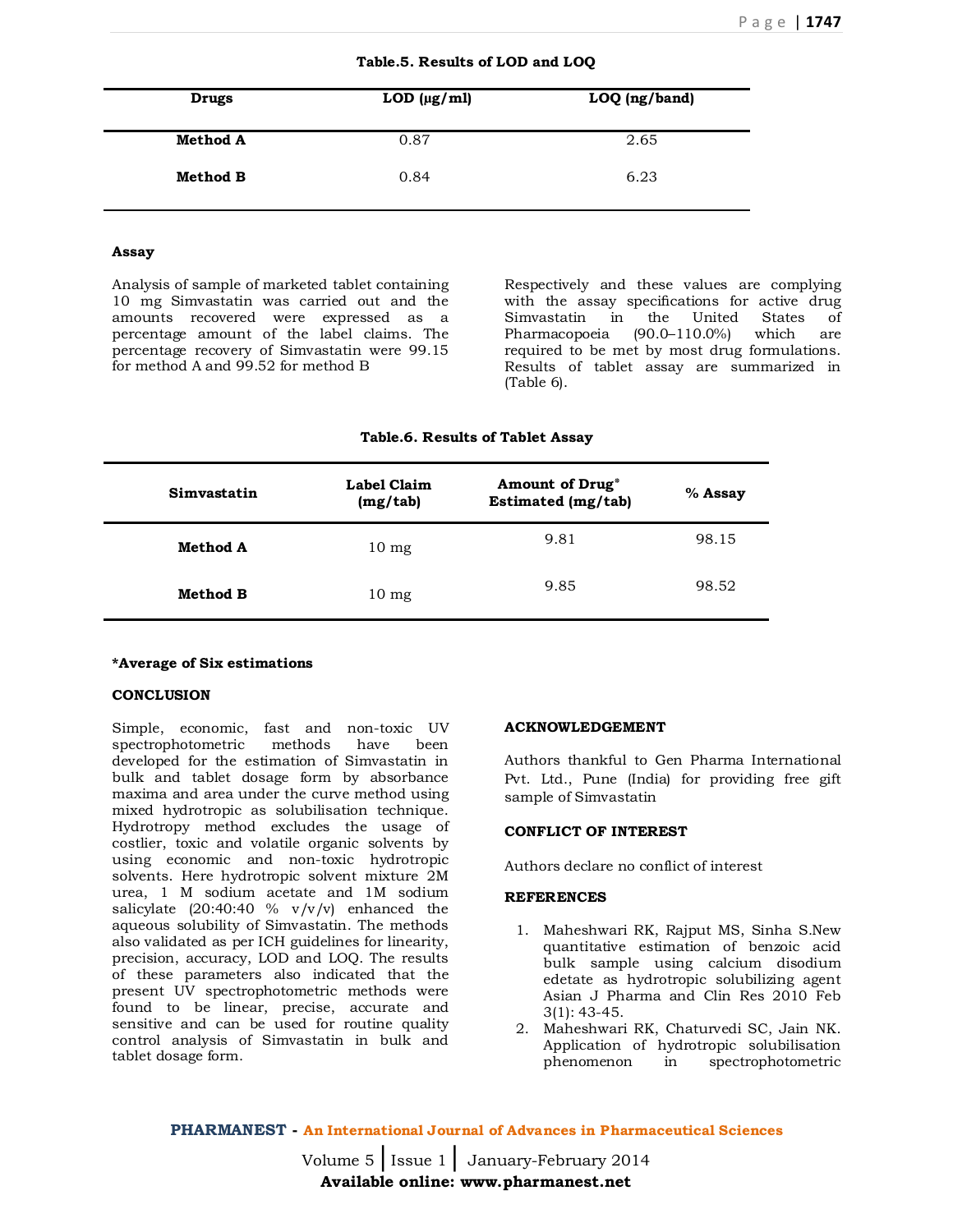determination of pharmaceutical dosage forms, Indian Drugs2005 May 42: 760-3.

- 3. Maheshwari RK. Novel spectrophotometric estimation of Cefixime in tablets using hydrotropic solubilisation phenomenon. Asian J of Chem 2006 Jan 18: 393-6.
- 4. Maheshwari RK.A novel application of hydrotropic solubilisation in the analysis of bulk samples of Ketoprofen and Salicylic acid. Asian J of Chem 2006 Aug 18:194-6.
- 5. Maheshwari RK. Novel application of hydrotropic solubilisation in the spectrophotometric analysis of Tinidazole in dosage form.Asian J chem. 2006 Aug 18: 640-6.
- 6. Maheshwari RK. Spectrophotometric analysis of Amoxicillin in tablets using hydrotropic solubilisation technique. Asian J Chem 2006Aug 18: 194-6.
- 7. Maheshwari RK, Chaturvedi SC, Jain NK. Application of hydrotropic solubilisation phenomenon in spectrophotometric determination of pharmaceutical dosage forms. Indian drugs. 2005 Mar 42: 760-3.
- 8. Maheshwari RK Chaturvedi SC, Jain NK. Application of hydrotropic solubilisation phenomenon in spectrophotometric analysis of hydrochlorothiazide tablets.Indian drugs 2005 Sep 42: 541-4.
- 9. Maryadele JO. Merck Index. USA; Neil Edu;2001.
- 10. Bays HE, Moore PB, Drehobl MA. Effectiveness and tolerability of simvastatin in patients with primary hypercholesterolemia pooled analysis of two phase II studies Cli Ther 2001 Jan 23(8): 1209-1230.
- 11. Arayne MS, Sultana N, Hussain F & Ali SA. Validated spectrophotometric method for quantitative determination of simvastatin in pharmaceutical formulations and human serumJournal of Analytical Chemistry. 2007 Jun 62(6): 536-541.
- 12. Jain N, Jain R, Swami H, Pandey S & Jain DK.Internat.RP-HPLC Method for Simultaneous Estimation of Simvastatin and Ezetimibe in Bulk Drug and its Combined Dosage Form. J Pharma Pharma Sci2009 Jan 1(1): 170-175.
- 13. Rajput SJ & Raj HA.Simultaneous spectrophotometric estimation of Ezetimibe and Simvastatin in tablet dosage forms.Indian J of Pharma Sci.2007 Jul 69(6): 759.
- 14. Balaji S & Sunitha A. Development and validation of spectrophotometric method for simultaneous determination of Simvastatin and Ezetimibe in tablet formulationsPak J Pharma Sci2010 Apr *23*(4): 375-378.
- 15. Sable PN, Challenge GM, Bhosale AV.Novel

spectrophotometric estimation of Izetemib, Losorton and Simvastatin using hydrotropic solubilizing agents.Inter J of ChemTech Res 2009 May 1(4): 1393-1397.

- 16. Patil DN. New application of hydrotropic solubilization phenomenon in spectroscopic estimation of simvastatin in tablet dosage form J Chem Pharma Res 2012 Oct 4(10): 583-585.
- 17. Sharma S, Sharma MC, Sharma R, Sharma AD. Simultaneous Estimation and Validation of Ezetimibe and Simvastatin in Combined Tablet Dosage Forms by Hydrotropic Solubilization Technique Using 3.0 M Urea.J of Pharma Res 2010 May 3(5): 1063-1067.
- 18. Mane VB, Babar S. & Kulkarni N. Development of UV Spectrophotometric method for the simultaneous estimation of Simvastatin and Ezetimibe in tablet dosage form by simultaneous Equation and Absorbance ratio method. Inter J of ChemTech Res 2011 Mar 3(3):1459-1466.
- 19. Bhatia NM, Deshmukh DD, Kokil SU, Bhatia MS. Simultaneous spectrophotometric estimation of Simvastatin and Ezetimibe in tablet formulation.J Chem2009 Feb 6(2): 541- 544.
- 20. Singla V, Bhaskar R& Bhaskar R. Simultaneous Estimation of Simvastatin and Metformin Hydrochloride in Bulk and Solid Dosage Forms.Rasayan Journal2010 Oct 3(3): 507-513
- 21. Palabiyik IM., Onur F, Yardimci C, Ozaltin N.Simultaneous spectrophotometric determination of Ezetimibe and Simvastatin in pharmaceutical preparations using chemometric techniquesQuímica Nova 2008 May3(5): 1121-1124.
- 22. Thamake SL, Jadhav SD, Pishawikar SA. Development and validation of method for simultaneous estimation of Atorvastatin Calcium and Ramipril from capsule dosage form by first order derivative spectroscopy.Asian J. Res Chem 2009 Jan 2(1): 52-53.
- 23. Moussa BA, Mohamed MF, Youssef NF. Derivative spectrophotometric method for simultaneous determination of Ezetimibe and Simvastatin in combined tablets. European J Chem 2010 Dec 1(4): 348-351.
- 24. Joshi HV, Patel JK, and Kothapalli L. Simultaneous derivative and multicomponent spectrophotometric determination of Simvastatin and Ezetimibe in tabletsDer Pharma Chemica 2010 Feb 2(2): 152-156.
- 25. Kothari A, Sharma S.Development and validation of spectrophotometric method

# **PHARMANEST - An International Journal of Advances in Pharmaceutical Sciences**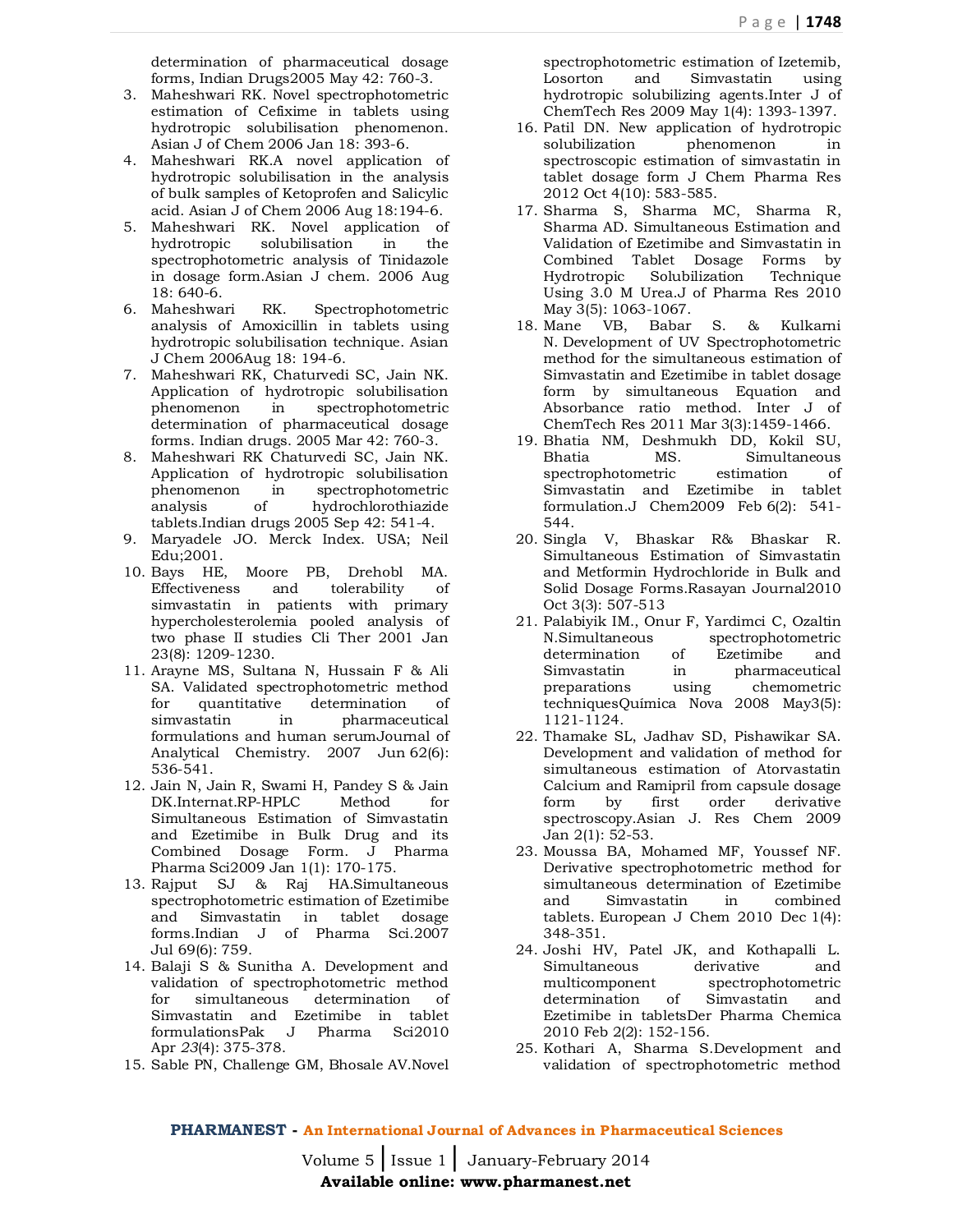for Simultaneous estimation of sitagliptin phosphate andSimvastatin in tablet dosage form Inter J Pharma 2012 Sep 2(3): 609- 612

- 26. Phaneemdra D, Venkatesh V, Ramarao N.2012 Simultaneous estimation of Simvastatin and Sitagliptin by using different analytical methods, Inter J Adv Pharma Anal 2012 Jan 2(1):19-23.
- 27. D.Phaneemdra G, Nagamalleswari V, Venkatesh AE, Prabahar PV, Suresh NR,Chromatographic and Spectrophotometric Methods for Simultaneous Determination of Simvastatin and Sitagliptin in Combined Dosage Form. Asian Pacific J Trop Biomed  $2012:1-6.$
- 28. Bonde P, Sharma S, Kourav N, Attar AM. Development and validated UV spectrophotometric and RP-HPLC methods for the estimation of Simvastatin and Ezetimibe in combined pharmaceutical dosage form Inter J Curr Trends Sci Tech 2010 Oct 1(3): 135.
- 29. Sharma S. Development of UV Spectrophotometry and RP HPLC Method and Its Validation for Simultaneous Estimation of Sitagliptin Phosphate and Simvastatin in Marketed Formulation Inter J Pharma Bio Arch 2012 Oct 3(3): 678.
- 30. Abhishek GJ. Development and Validation of Stability Indicating RP-UPLC Method for Simultaneous Determination in Fixed Dose Combination of Ezetimibe and Simvastatin. Chroma Sep Tech 2012.
- 31. Kavitha KY, Geetha G, Hariprasad R, Venkatnarayana R, Subramanian G Development and validation of stbility indicating RP- HPLC method for the simultaneous estimation of Sitagliptin phosphate and Simvastatin Inter ResJ Pharma 2012 Dec 3(12):123-127.
- 32. Raghava KAS, Rao SV, Krishna JA, Satyanand YSVR. Simultaneous estimation of Sitagliptin and Simvastatin in Tablet Dosage Form by A Validated Rp-Hplc Method.Inter J Pharm Sci Rev Res 2012 Mar 15(1): 41-44.
- 33. Lakka NS, Goswami N, Balakrishna P, Sailaja V. Development and validation of a stability-indicating RP-HPLC for the simultaneous determination of Atorvastatin Calcium and Simvastatin in pharmaceutical solid dosage forms. Int J Res Pharm Sci 2011 Jan2: 608-615.
- 34. Chaudhari BG, Patel NM, Shah PB. . Determination of Simvastatin, Pravastatin sodium and Rosuvastatin calcium in tablet dosage forms by HPTLC, Indian J Pharma Sci. 2007 Feb 69(1):130.
- 35. Jain N, Jain R, Swami H. & Jain DK. RP-HPLC Method for Simultaneous Estimation

of Simvastatin and Ezetimibe in Bulk Drug and its Combined Dosage FormAsian J Res Chem. 2008 Jan 1(1): 29-31.

- 36. Shivshanker K, Sreekanth N, Harikrishnan N, Roosewelt C, Rao GS. Gunasekaran V. Validated simultaneous estimation of Simvastatin and Ezetimibe by RP-HPLC in pure and pharmaceutical dosage form Asian J of Chem 2007 Jul 19(6) 4303-4308.
- 37. Samaa JR, Kalakuntlab RR, Rao VSN, Reddannaa P. Simultaneous estimation of Simvastatin and Ezetimibe in pharmaceutical formulations by RP-HPLC method.J Pharma Sci Res 2010 May 2(2): 82-89.
- 38. Hefnawy M, Al-Omar M, Julkhuf S. Rapid and sensitive simultaneous determination of Ezetimibe and Simvastatin from their combination drug products by monolithic silica high-performance liquid chromatographic columnJ Pharma Biomed Anal 2009 Sep 50(3): 527-534.
- 39. Madan J, Thakkar V, Dwivedi AK. Singh S. Ion-pairing RP-HPLC analytical methods for simultaneous estimation of Simvastatin and its hydroxyl acid J Sci Indust Res 2007 Apr 66: 371-376.
- 40. Nagaraju P.A Validated Reverse Phase HPLC Method for the Simultaneous estimation of Simvastatin and Ezetimibe in Pharmaceutical dosage forms J of Global Pharma Tech. 2010 Dec 2(4):
- 41. Kumar DA, Sujan DP, Vijayasree V. Rao JVLN. Simultaneous determination of Simvastatin and Ezetimibe in tablets by HPLC.J of Chem. 2009 May 6(2): 541-544.
- 42. Sultana NS, Arayne M, Naz SS, Shafi N, Naveed SJ. Simultaneous determination of prazosin, atorvastatin, Rosuvastatin and simvastatin in API, dosage formulations and human serum by RP-HPLC, Chinese Chem Soc. 2010 Sep 57(6): 1286.
- 43. Rahman MU, Parveen G, Nyola NK, Khan S, Talegaonkar S, Yar MS, Khar RK Simultaneous estimation of simvastatin and Ezetimibe in pharmaceutical tablet dosage forms by RP-HPLC: A review Inter J Pharma Res Dev 2(9): 56-62.
- 44. Neelima B, Kumar PR and Krishna MM, Bindu VH. Prasad YR. Simultaneous estimation of Simvastatin and Ezetimibe by RP-HPLC in pure and pharmaceutical dosage form, Orient J Chem. 2008;24(1): 195-200.
- 45. Dixit RP, Barhate CR, Nagarsenker MS. Stability-indicating HPTLC method for simultaneous determination of Ezetimibe and Simvastatin, Chromatographia.2008 Sep67(2): 101-107.
- 46. Chaudhari BG, Patel NM, Shah PB. . Determination of Simvastatin, Pravastatin

# **PHARMANEST - An International Journal of Advances in Pharmaceutical Sciences**